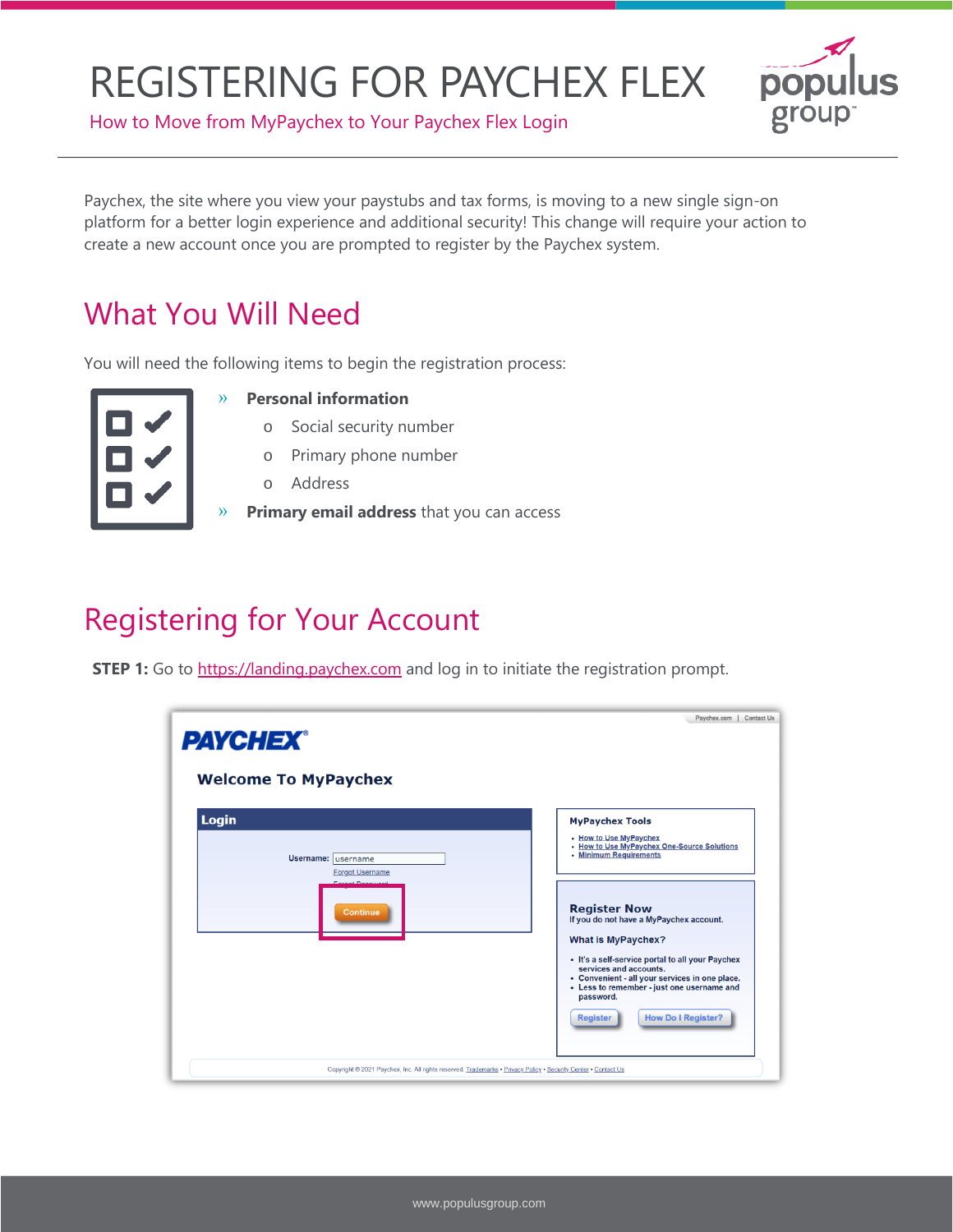

How to Move from MyPaychex to Your Paychex Flex Login

**STEP 2:** You'll be prompted to register for a Paychex Flex account.

Click **Register now** to get started.

#### **PAYCHEX**

Get a fresh new account with Paychex Flex Now you can find payroll and benefits in one place! Don't have time now? Skip it and continue to your existing account. Register for your 19/2021.



Next Up: Login details

**STEP 3:** Enter your personal information.

Some information may already be entered for you. Please review for accuracy.

**NOTE:** Make sure the email address is a primary email that you have access to.

This is the email that will be used if you ever need to recover your username or password.

|                                  | It's nice to meet you |                                                                                                                                                                                                              |
|----------------------------------|-----------------------|--------------------------------------------------------------------------------------------------------------------------------------------------------------------------------------------------------------|
|                                  |                       | Are the t's crossed and the i's dotted? Make any changes you would lik<br>Already have an account with us from another company? You'll need to<br>in to Paychex Flex and link your existing account instead. |
|                                  | Link previous account |                                                                                                                                                                                                              |
| <b>Personal information</b>      |                       |                                                                                                                                                                                                              |
| First name *                     |                       | Last name*                                                                                                                                                                                                   |
|                                  | MI                    |                                                                                                                                                                                                              |
|                                  |                       |                                                                                                                                                                                                              |
| SSN <sup>*</sup>                 |                       | Re-enter SSN *                                                                                                                                                                                               |
|                                  |                       |                                                                                                                                                                                                              |
| Birth Date <sup>*</sup><br>π     |                       |                                                                                                                                                                                                              |
| Address one *                    |                       |                                                                                                                                                                                                              |
| Address two                      |                       |                                                                                                                                                                                                              |
|                                  |                       |                                                                                                                                                                                                              |
|                                  |                       |                                                                                                                                                                                                              |
| City *                           |                       | State <sup>•</sup>                                                                                                                                                                                           |
|                                  |                       |                                                                                                                                                                                                              |
| $ZIP*$                           | ZIP ext               | Country <sup>*</sup><br><b>United States</b>                                                                                                                                                                 |
|                                  |                       |                                                                                                                                                                                                              |
|                                  |                       |                                                                                                                                                                                                              |
| <b>Contact information</b>       |                       | This information is used to verify your identity, send account updates, and to recover your                                                                                                                  |
| username and password if needed. |                       |                                                                                                                                                                                                              |
| Phone*                           |                       | Email *                                                                                                                                                                                                      |
|                                  | <b>Cost</b>           |                                                                                                                                                                                                              |

ny changes you would like. iny changes you would like.<br>r company? You'll need to log<br>unt instead.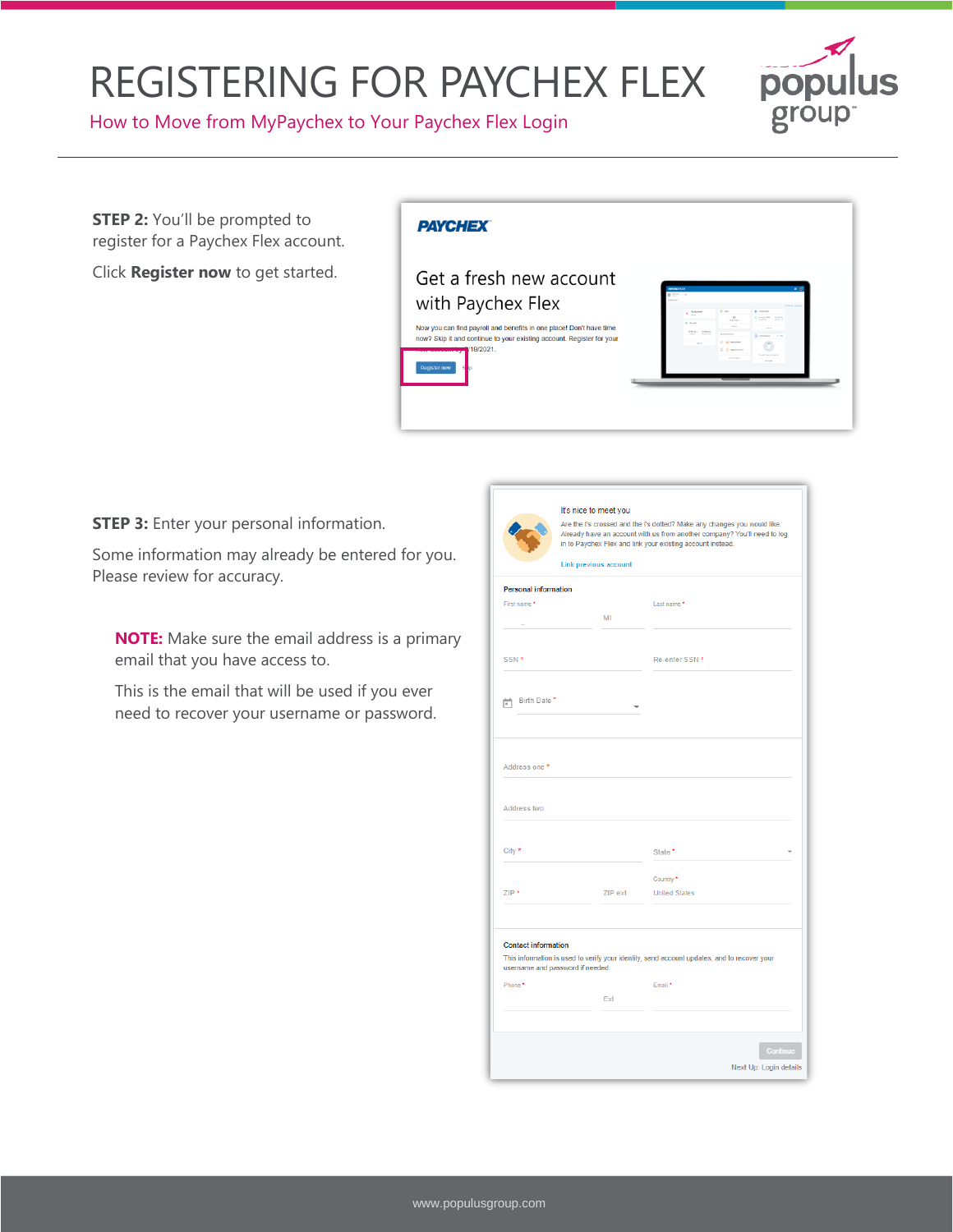

How to Move from MyPaychex to Your Paychex Flex Login

**STEP 4:** Create your new username, password, and PIN.

Refer to the on-screen tips to ensure you meet all the requirements.

**NOTE:** Your Paychex Flex username must be different than the username(s) you used for other Paychex applications.

| About you          | <b>Login details</b>                                                                                                                   | Security settings                                                                                                 |  |
|--------------------|----------------------------------------------------------------------------------------------------------------------------------------|-------------------------------------------------------------------------------------------------------------------|--|
|                    | Let's set up your account<br>Create an easy-to-remember username and a secure password - you'll need<br>both to get into Paychex Flex. |                                                                                                                   |  |
|                    |                                                                                                                                        | <b>Username</b> tips                                                                                              |  |
| Username*          |                                                                                                                                        | • 8 to 18 characters<br>· You can use letters, numbers,<br>hyphens, periods, and underscores                      |  |
|                    |                                                                                                                                        | Password tips                                                                                                     |  |
| Password*          | ø<br>____                                                                                                                              | . 8 to 32 characters<br>. At least one uppercase and one<br>lowercase letter<br>· At least one number             |  |
| Re-enter Password* |                                                                                                                                        | · You can use letters, numbers.<br>hyphens, periods, underscores, and<br>parentheses<br>· Cannot contain username |  |
|                    | <b>PIN tips</b>                                                                                                                        |                                                                                                                   |  |
| PIN*               | Re-enter PIN*                                                                                                                          | - 4 to 10 numeric characters<br>. This extra security measure helps<br>confirm you're you                         |  |
| <b>Back</b>        |                                                                                                                                        | Continue                                                                                                          |  |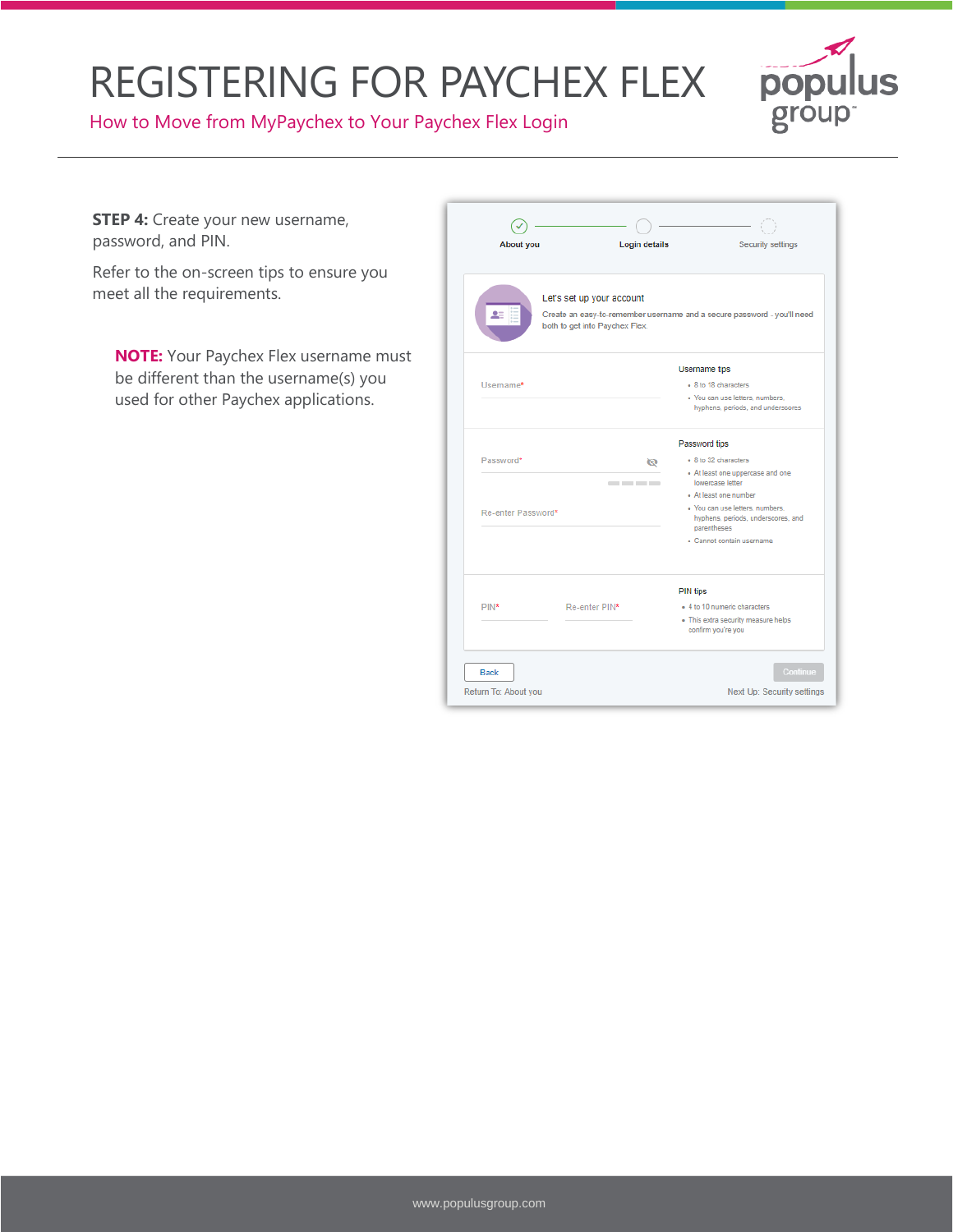

How to Move from MyPaychex to Your Paychex Flex Login

**STEP 5:** Provide answers to security questions of your choice. Choose the security level that best fits your needs.

**NOTE:** You must enter unique answers to each of your security questions. You cannot enter the same answer twice.

**STEP 6:** After you've completed all the required fields, click **Finish** to create your Paychex Flex account.

**IMPORTANT:** Once your new account has been created, you'll need to go to [www.paychexflex.com](http://www.paychexflex.com/) moving forward to access your Paychex application for viewing paystubs and tax forms.

Bookmark this new site for easier access!

| ∞                                                                                                                                                                                                          | $\circ$                                                                    |                          |
|------------------------------------------------------------------------------------------------------------------------------------------------------------------------------------------------------------|----------------------------------------------------------------------------|--------------------------|
| About you                                                                                                                                                                                                  | Login details                                                              | <b>Security settings</b> |
|                                                                                                                                                                                                            |                                                                            |                          |
| Keep it all secure                                                                                                                                                                                         | Set these security measures to help protect your identity and information. |                          |
| <b>Security Questions</b><br>On occasion, you'll answer one of these questions when logging in. Pick four easy ones, then<br>enter your answers.<br>Question 1*                                            |                                                                            |                          |
| What is the last name of your significant other's eldest sibling?                                                                                                                                          |                                                                            |                          |
| Answer <sup>*</sup>                                                                                                                                                                                        |                                                                            |                          |
| Question 2*<br>What was the year of your favorite sports moment?                                                                                                                                           |                                                                            |                          |
| Answer*                                                                                                                                                                                                    |                                                                            |                          |
| Question 3*<br>What is your all-time favorite song?<br>Answer*                                                                                                                                             |                                                                            |                          |
| Question 4*<br>What was your combined SAT score?                                                                                                                                                           |                                                                            |                          |
| Answer*                                                                                                                                                                                                    |                                                                            |                          |
| Security Level<br>For even more peace of mind, choose an option below.<br>Receive verification code by phone when logging in from an unrecognized device<br>Receive verification code by phone every login |                                                                            |                          |
| Show alternative security options                                                                                                                                                                          |                                                                            |                          |
| <b>Verification Code Delivery Options</b>                                                                                                                                                                  |                                                                            |                          |
| (a) In a text message*                                                                                                                                                                                     | n a voice message                                                          | Ask me every time        |
| *Text and data rates may apply                                                                                                                                                                             |                                                                            |                          |
| I acknowledge I understand my security settings.<br><b>Back</b>                                                                                                                                            |                                                                            | Finish                   |
| Return To: Login details                                                                                                                                                                                   |                                                                            |                          |



You will now be able to log in at www.paychexflex.com. You'll be greeted with a quick overview of Paychex Flex during your first login. Take the tour for more tips!